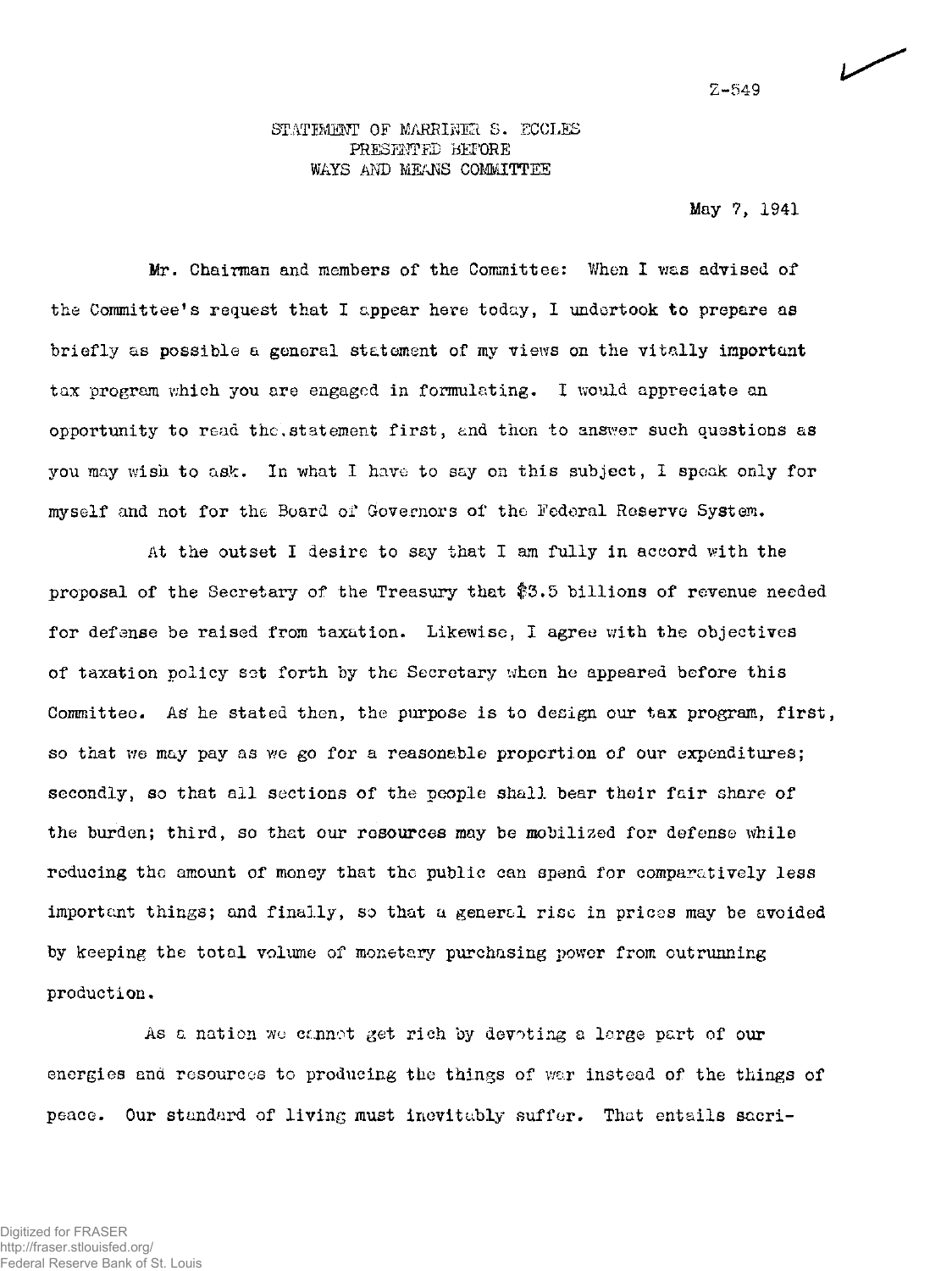**3-549** 

 $-2 -$ 

fices which should be borne by all of us. No group should be permitted to profit out of this great national emergency at the expense of other groups. Taxation is the most important instrument of Government in bringing about an equitable distribution of the costs of defense, in preventing profiteering and price inflation.

We know that as the national income rises through defense expenditures, the incomes of many corporations and individuals will be greatly increased. Taxes should be levied in such a manner as to bring back to the Treasury as much as possible of the Government's expenditures. In keeping with democracy, taxation for this purpose should be based on income and ability to pay. Only in this way can we avoid inflationary developments.

With such general principles we are all likely to agree readily enough. When it comes to applying the principles, as the members of this Committee know from long experience, there are alxvays some groups that hope to escape, or hope to shift their fair share of taxation to other groups. In the suggestions I have to make I have sought to apply these principles as fairly and equitably as possible.

Thus, it is my belief that the first source of defense revenue should be the corporation tax and the excess profits tax because, generally speaking, corporations are the greatest beneficiaries, directly and indirectly, from defense expenditures. The proceeds accruing from the expanding national income tend to become concentrated in the first instance in the possession of business corporations. The most certain way to insure against inflation is for the Government to levy on these earnings and divert the proceeds directly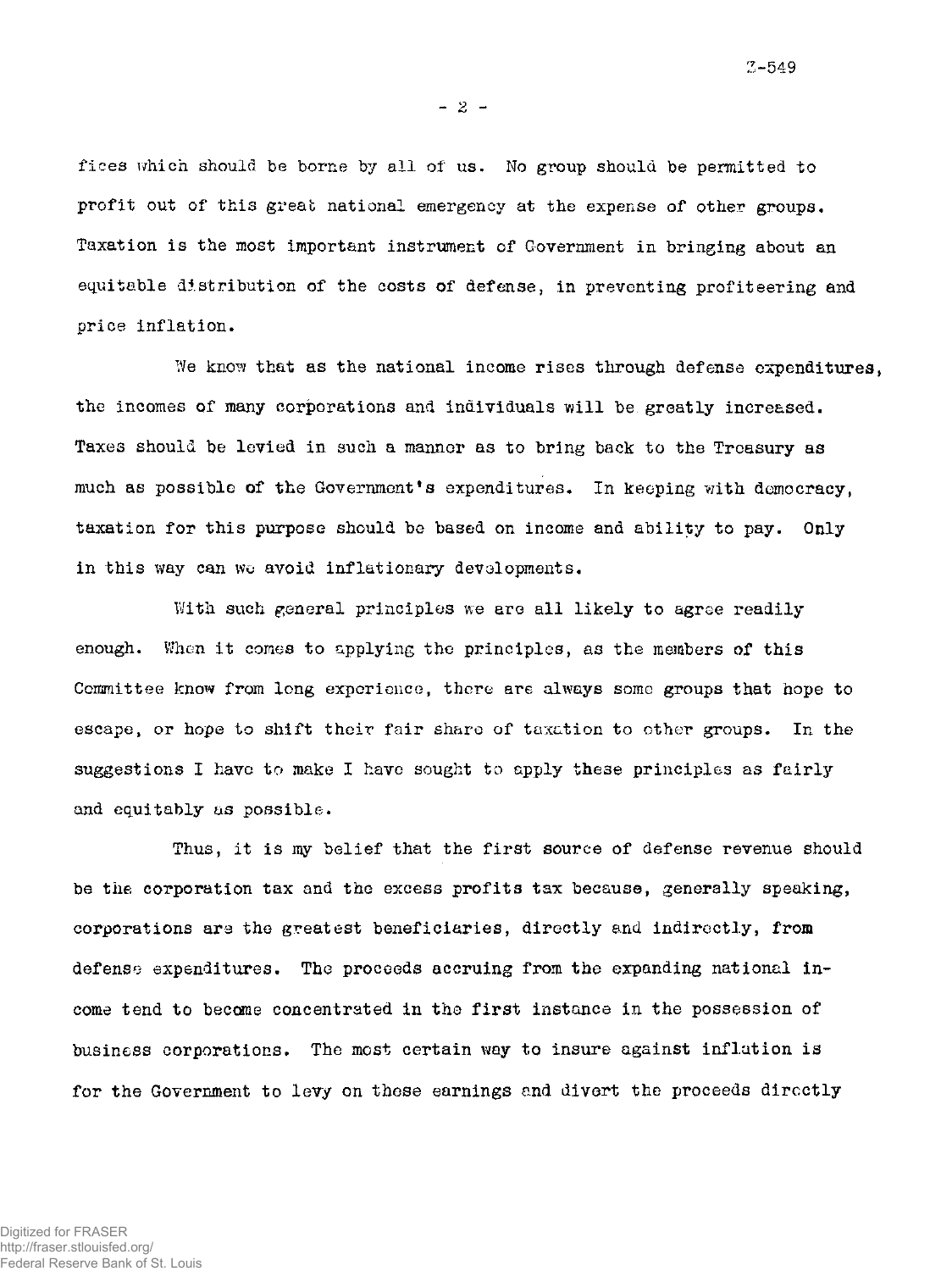**- 3 -**

into the defense program before they are distributed into the general income stream through higher wages and higher dividend payments. If these surplus funds are not thus collected in the first instance at the source, but are later distributed through large wage increases and large dividend payments to the community, it becomes necessary subsequently for the Governmant to abstract excess incomes through the personal income tax, excise taxes, and ether forms of mass taxation. The problem is not avoided, but only delayed and made more difficult by failure to tap the profits at the source.

High taxation of personal income and excise taxation will be necessary in any event, but the amount needed from these sources will be reduced by a prior collection at the points where the profits originate, namely, in the business units. If excess profits are not tapped, they will lead to demands for higher wages. Apart from the question of equity and the problem of allaying industrial unrest, is the question of going directly to the source of tho increased flow of income and diverting it into the defense program before it spreads out into the community and adds private mass purchasing power on top of the Government's demands springing from the defense program.

With increased surtax rates, especially in the middle income brackets, and in the absence of an undistributed profits tax, there will be a tendency on the part of some corporations to hold back disbursements of dividends. This is a further reason for heavy normal and excess profits taxes on corporations.

After we have strengthened our corporation taxes to collect a substantial part of the increased national income at its point of origin, we should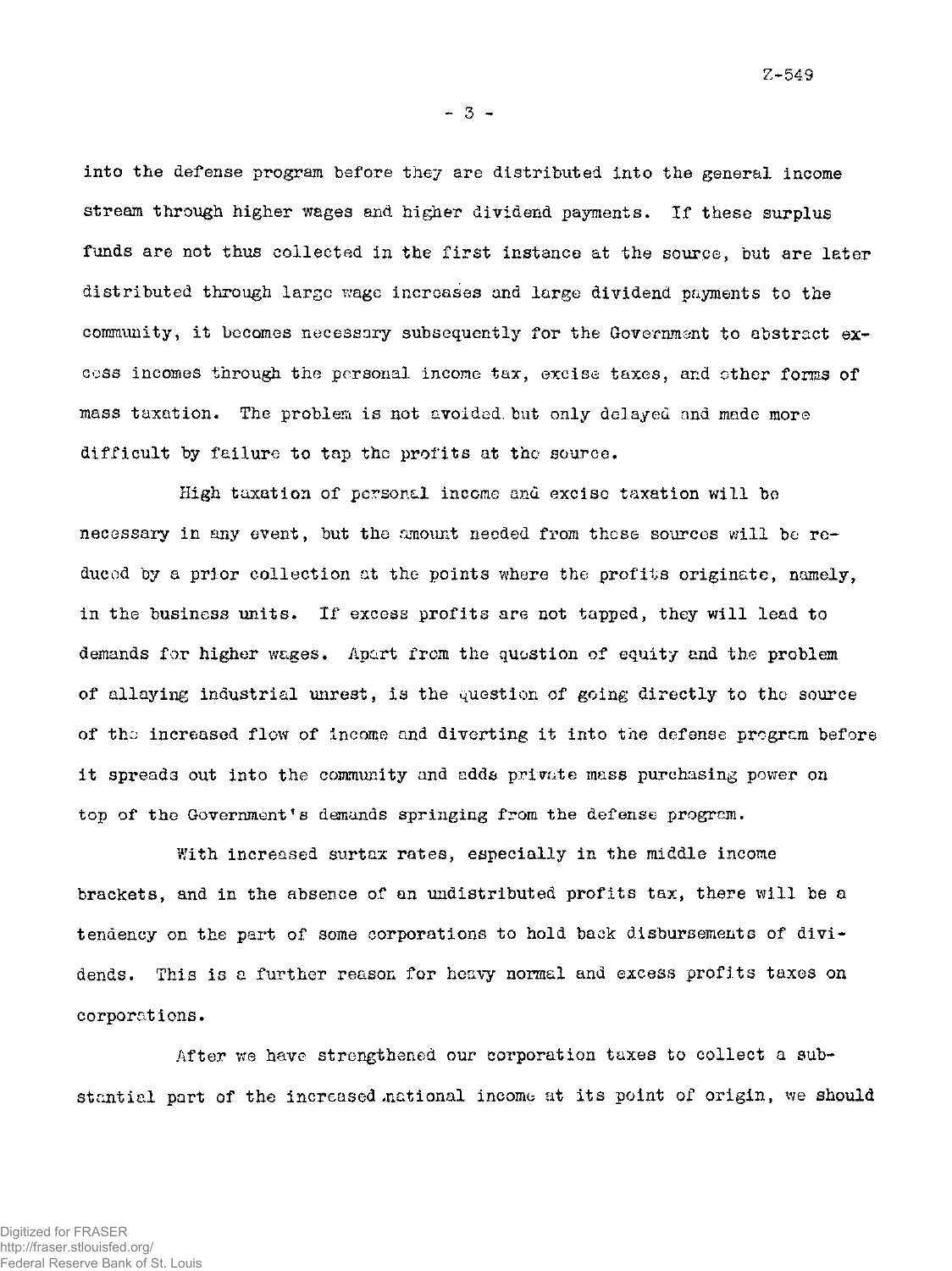**- 4** 

rely predominantly on the individual income tax and on estate and gift taxes to meet most of our remaining revenue requirements. These taxes are based on the established principle of ability to pay. The normal tax and surtaxes on individual incomes nave been moderate, compared with other countries, except in the very highest income groups. They can and must be substantially increased. With expanding employment and payrolls resulting from defense expenditures, it is equitable and necessary that some of the benefits be recovered by the Treasury. Exemptions should be reduced, thereby spreading the base and increasing the number of income taxpayers. This is a more direct and equitable way of raising revenue from the lower income groups than by imposition of indirect excise and sales taxes.

To the extent that prices are controlled and wages are then increased, corporation profits, subject to the excess profits tax, are less than they would be otherwise. Federal revenue from this highly productive source would bo accordingly diminished, and the Government would, in effect, be paying most of the wage increase. Under these circumstances, it is necessary for the Government to recover some of this loss of revenue. This can be done by broadening the individual income tax base and increasing the rates.

I am opposed to a general sales tax, or to an increase or imposition of excise taxes except where it is necessary to curtail civilian demand for products needed in defense, thus preventing inflation.

Sales taxes may have been appropriate in poverty-stricken countries of the Old World where governments must extract revenue from their citizens in any fashion that is expedient. They are not appropriate taxes in this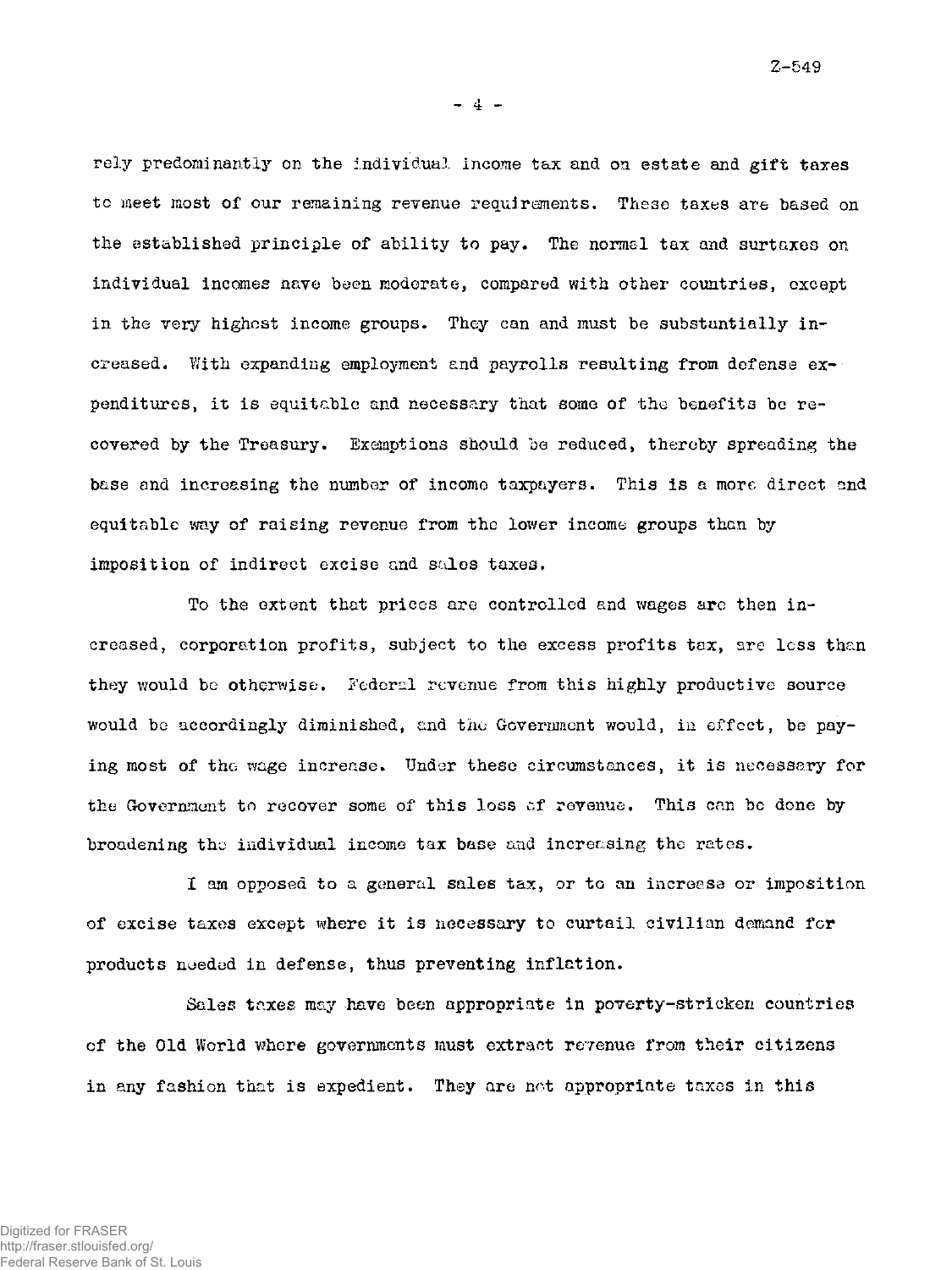**- 5 -**

country where other sources of revenue are ample and the people are prepared to support an equitable tax program by the payment of direct taxes. Consumer expenditure can be restrained either by an increase in income tax, or by a tax on articles of mass consumption. The difference lies in the fact that the individual income tax does this frankly, directly and on the basis of ability to pay. A tax on articles of mass consumption does it indirectly and in a manner that makes the tax proportionately heaviest on those least able to pay. Indirect taxation is taxation by autocracies, income taxation is democratic taxation.

Our existing tax structure is already heavily weighted with regressive taxes. According to the estimates furnished to this Committee by earlier witnesses, the income group below \$500 paid *22* per cent of its income in taxes of all sorts in 1938-39, while those groups with incomes of from \$500 to \$10,000 averaged approximately 18 per cent. Inasmuch as increases in individual income tax rates will curtail purchase of luxury and semi-luxury goods, it is not advisable at this time to impose further sales taxes on such articles in the interest of defense.

The only appropriate role for further excise taxes in our present economic situation consists in limiting the civilian demand for durable goods competing with defense.

Selective sales taxes, which would have the effect of reducing demand for such products as automobiles and other articles that compete with defense production for materials, man power or plant facilities, are justifiable and necessary at this time. Such selective taxes, by curbing demand in specific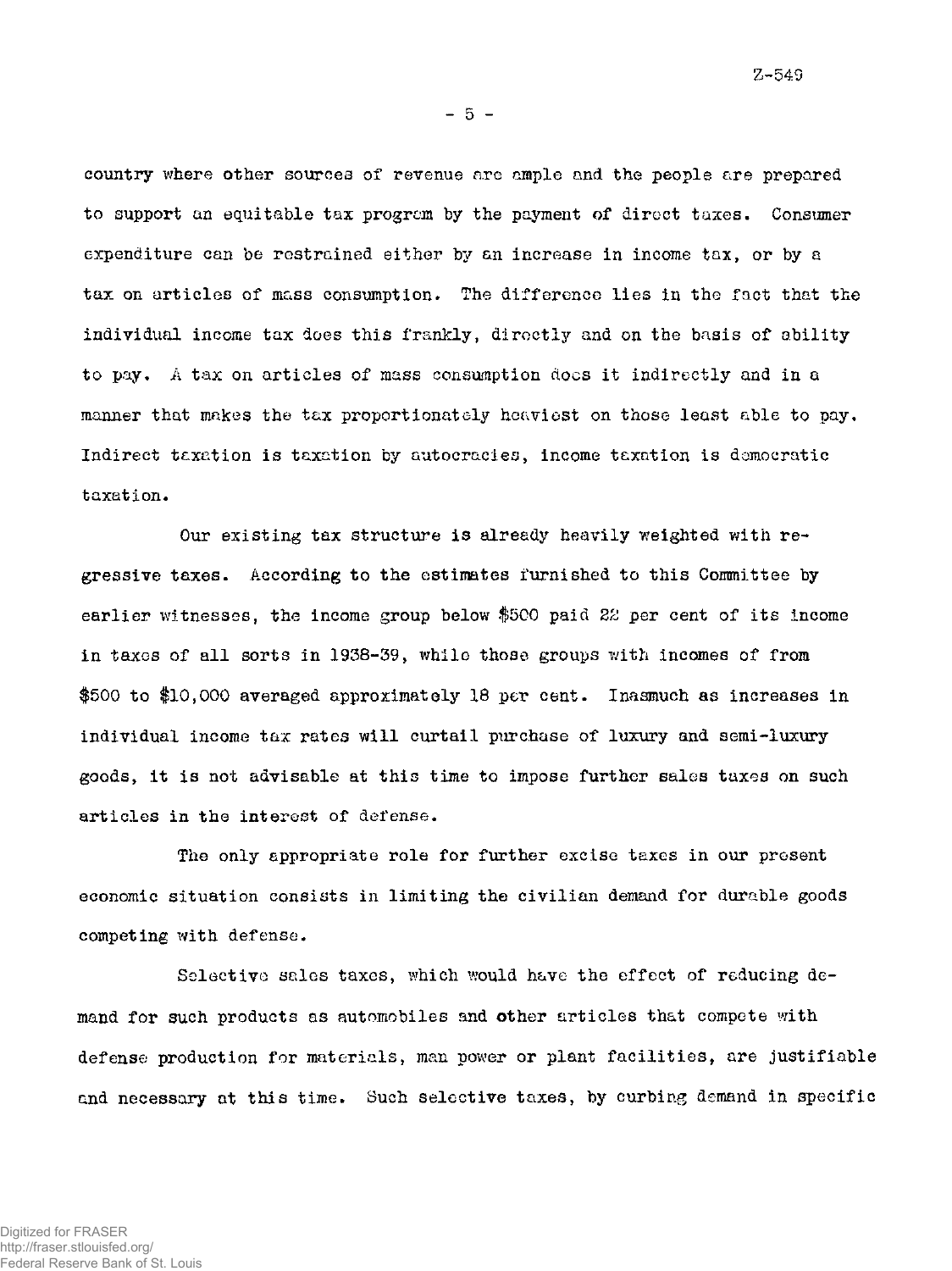**- 6 -**

fields, will release facilities needed for defense production. Sales taxes on foodstuffs, clothing and other necessaries of which we have surpluses are entirely unwarranted, however. They would tend to throw out of work in various localities men who could not be absorbed into defense industries, or to make idle facilities that are not needed for defense.

While I am, therefore, in general agreement with the Treasury's program both in its aggregate amount and in the general type of taxation it provides, I wish to suggest certain changes in emphasis with respect to the sources of revenue on which it draws. Accordingly, I should like to describe in some detail the changes that I believe would more nearly realise the objectives which I have set forth.

#### I. Excess Profits Tax

In my opinion an effective excess profits tax is the keystone of a well balanced tax program. Any tax program will have to include a substantial increase in the rates of taxation for corporate incomes in general and for individual incomes. You should not impose increased taxes on the great numbers of business concerns of small and moderate size and on millions of individual taxpayers until you have given them every reasonable assurance that the funds they are being asked to provide will not go to swell the excessive profits of some corporations.

The excess profits tax now on the statute books does not give any such assurance. If you allow the idea to take root in the public mind that through these vast expenditures a few are being made rich and a few who are already rich considerably richer, the result is bound to endanger the success of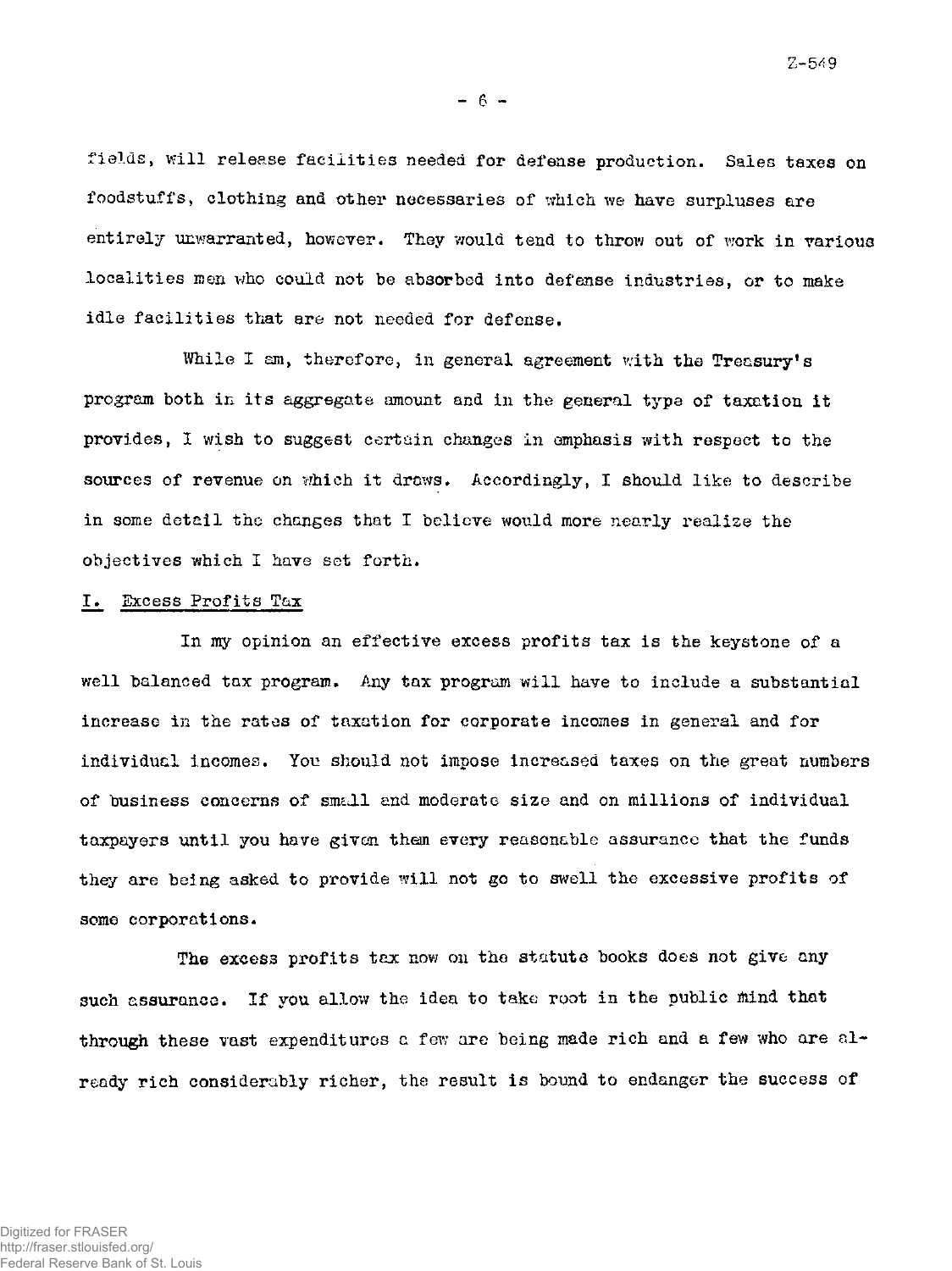our defense effort. In order to prevent an inflationary spiral of price and wage increases, labor should be willing to moderate its demands for increased wages, but labor cannot be expected to follow such a course if employers are permitted to retain excessive profits.

**- 7 -**

The Treasury has suggested that an additional \$400 millions of revenue be obtained by amending the excess profits tax. I believe #800 millions to #1 billion of additional revenue can and should be obtained from this source. The revenue-yielding potentialities of an excess profits tax were well demonstrated by our own experience during the World War. The present statute could be made to realize those revenue potentialities by changes in a few important respects. I shall mention three.

1. Restrict the use of the income method of computing the excess profits credit, either by reducing the 95 per cent of past average earnings now allowable to 75 per cent, or by any other method that may recommend itself to the Committee. I agree with Mr. Sullivan's view that all excessive profits, as well as profits directly or indirectly attributable to the defense program, should be subject to special taxation.

2. Increase sharply the rates now applicable to excess profits. In the light of the maximum 80 per cent rate in force in this country during the last World War, a maximum rate of 75 per cent is not too high. It is also important that the tax brackets used in the present law be revised. I recognize the strength of the arguments for graduating the rates according to the percentage of excess profits to invested capital, the method used at the time of the World War, but if the present method is continued, there is no reason why the maximum rate should not apply to excess profits at a very much lower level than \$500,000. A corporation with this amount of excess profits cannot fairly claim favored treatment as a small enterprise.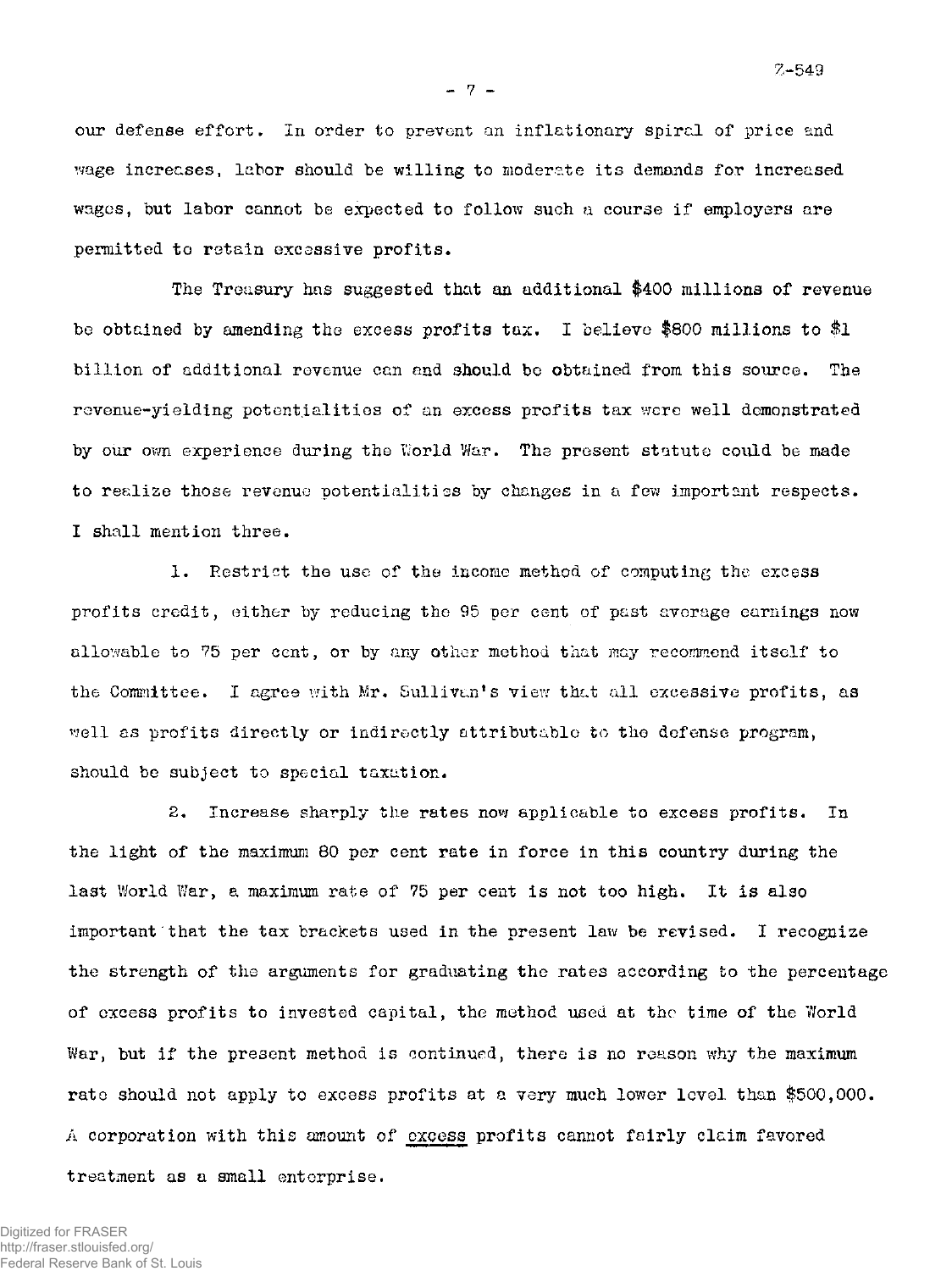**- 8 -**

3. Reduce the rate of return allowed under the invested-eapital method of computing the excess profits credit from the present figure of 8 per cent to 6 per cent. The figure of 8 per cent was used during the days of the World War. The rate of return that investors could reasonably hope to realize on investment in securities has been materially reduced since that time. We should make a similar adjustment in our ideas About an appropriate rate of return on equity capital.

#### II. Surtax on Corporation Income

If the excess profits tax is revised along the lines I have just indicated, it will then be fair and reasonable to ask American corporate enterprise as a whole to pay the surtax on corporate net income which the Treasury proposes. The argument for enacting a surtax, instead of raising the rate of the corporation normal tax, seems to mo to be clear and convincing. Since we have now stopped issuing tax-exempt Federal securities, there is no reason why we should confer additional tax benefits upon holders of outstanding securities by further increasing the normal corporation income tax rate.

### III. Individual Income Tax

If the tax principles to which most of us adhere are to be effectively implemented, a substantial increase in the individual income tax must play a major part in the tax program now undergoing formulation. I am in accord with the view that the present normal tax and the present earned incomc credit be retained, and I agree also with the proposal that the present \$4,000 surtax exemption be abolished. I have felt, however, that the Treasury's suggested surtax rates impose too abrupt an increase on the middle brackets of individual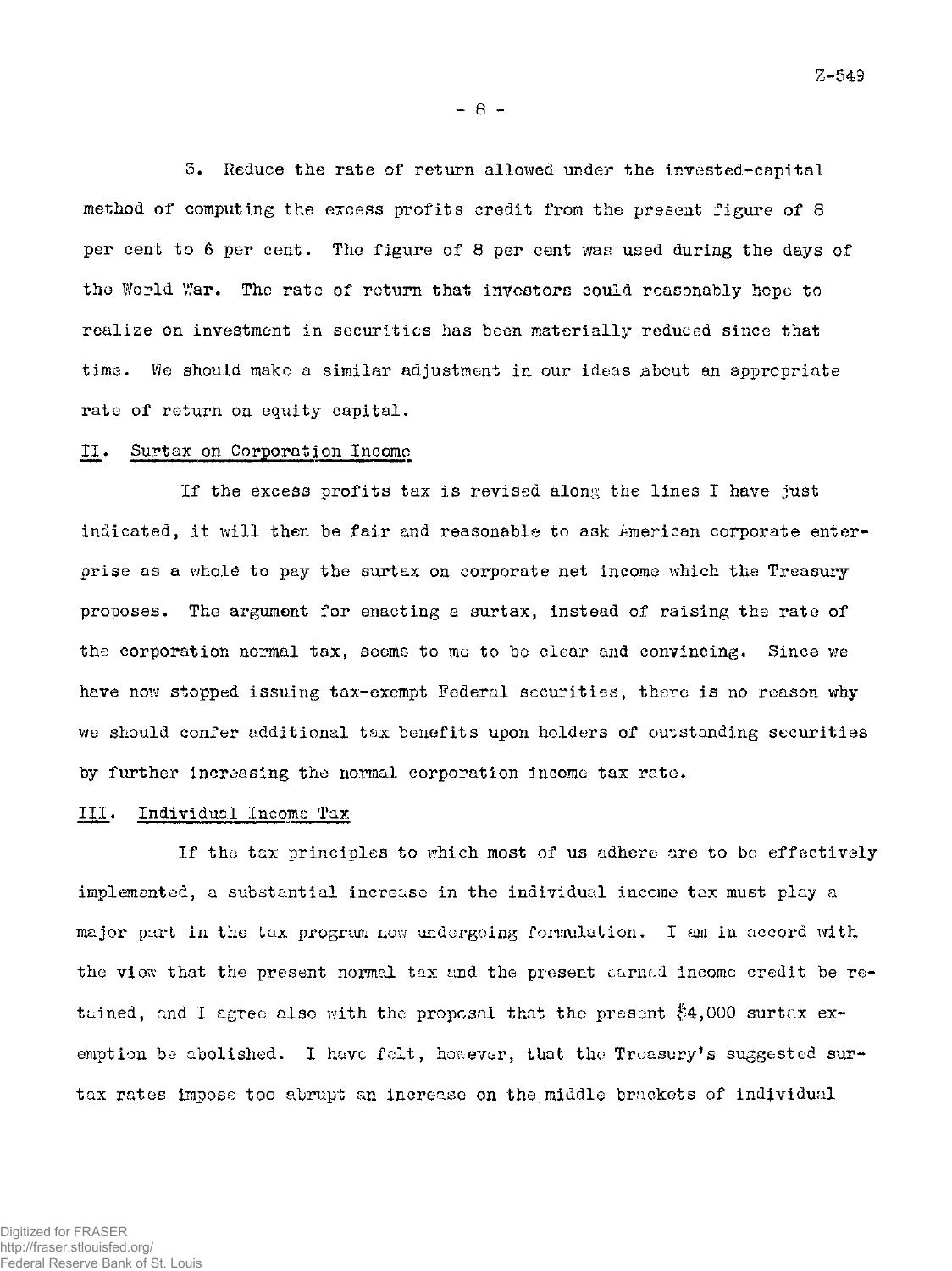**- 9 -**

incomes. I should recommend, instead, a somewhat less drastic revision in the surtax schedule, combined with a reduction in the married persons' exemption to \$1,500 and in the credit for dependents to \$300. I should like to leave with the Committee a detailed schedule of rates which I have had prepared along these lines. No additional defense tax would be superimposed on the tax resulting from the application of these rates. According to our estimates the changes in rates and in exemptions which I propose would yield \$1.2 billions of additional revenue.

The middle income groups include many salaried people and others living on relatively fixed incomes who would be especially hard hit by even a small rise in the cost of living. Too drastic an increase in their tax bill would necessitate many difficult and painful readjustments which it would seem unwise to impose suddenly. It is for this reason that I urge some modification of the Treasury's proposed rates in this range of incomes.

At the same time, I attach great importance to the changes in the married persons' exemption and credit for dependents which I have proposed. Without some such broadening of the individual income tux base, this tax cannot perform its full job in financing defonso. An important segment of the national income, including the incones of nany skilled workers who are receiving substantial wage increases as a result of the defense prograa, is now excluded from the individual income tax base. Unless we tax the incomes of the betterpaid wage earners through progressive taxation, we may be unable to resist the pressure for taxing such incomes and our very lowest income groups as well, through the inequitable, shot-gun method of a sales tax. Any tax program which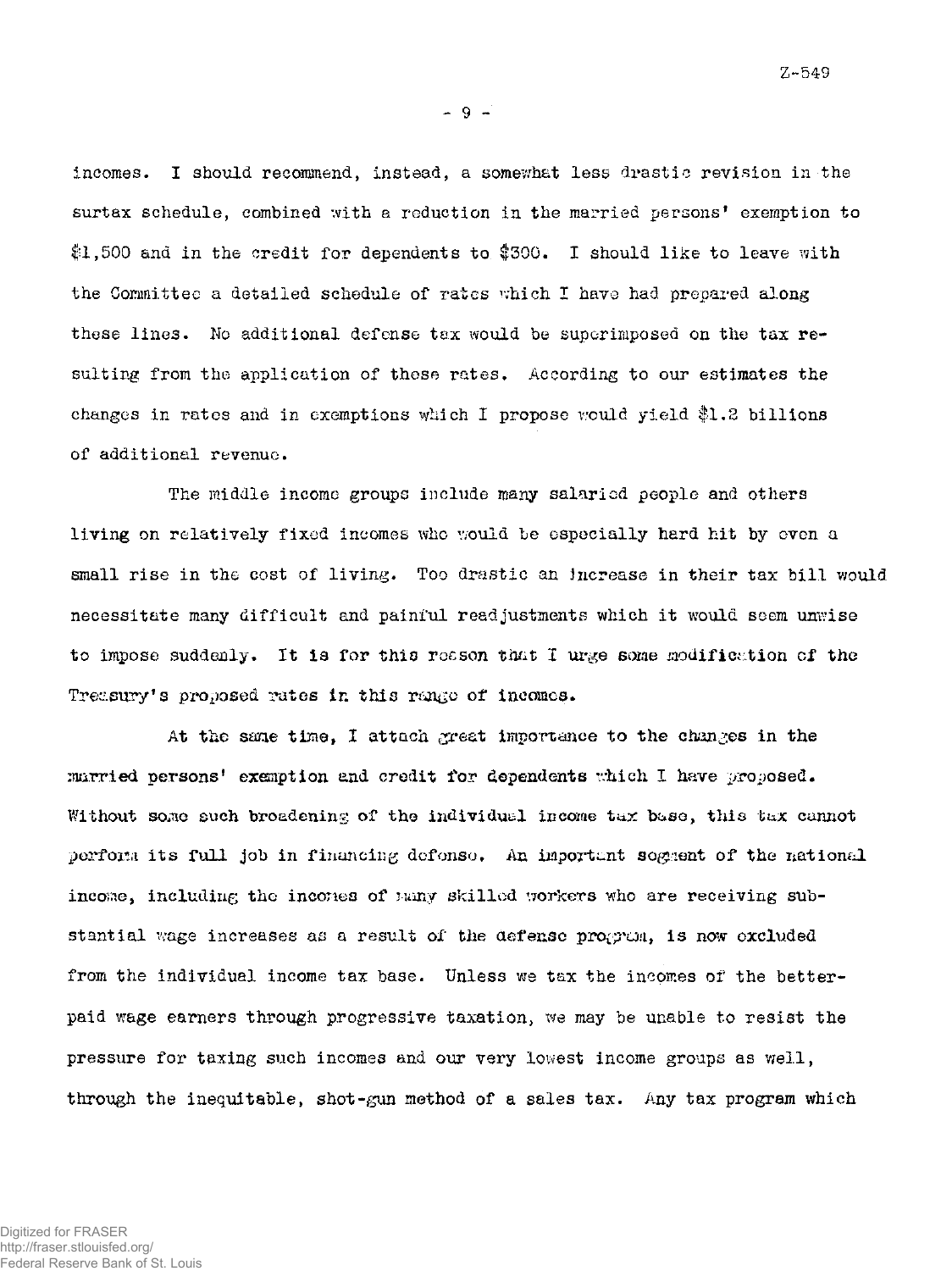**- 10 -**

failed to include such a broadening of our tax base would be unbalanced.

Should more revenue be required in the future, a further broadening of the income tax base would be preferable to additional sales taxes.

### IV. Estate and Gift Taxes

The strengthening of estate and gift taxes is one of the most needed reforms in our whole tax structure. In a message to Congress in June 1935, the President said:

> "The transmission from generation to generation of vast fortunes by will, inheritance or gift, is not consistent with the ideals and sentiments of the American people. Such.inherited economic power is as inconsistent with the ideals of this generation as inherited political power was inconsistent with the ideals of the generation which established our  $g$ overnment."

The task, begun in the Revenue Act of 1935, of bringing law into conformity with our American ideals should be completed now.

For this reason I em thoroughly in accord with the Treasury proposals, but for this reason I believe also that we should go a great deal farther. Even a lowering of exemptions and a considerable increase in the rates of estate and gift taxation are only a part of the task. The avenues for tax avoidance are both broad and numerous under our existing system of estate and gift taxes, and so long as these avenues are allowed to remain open, the task of bringing transfers of wealth within the framework of a progressive tax structure will remain incomplete. A rather extensive redrafting of existing statutes is, therefore, essential.

Since detailed recommendations on methods of closing existing loopholes can be furnished only by qualified legal experts, I shall merely indicate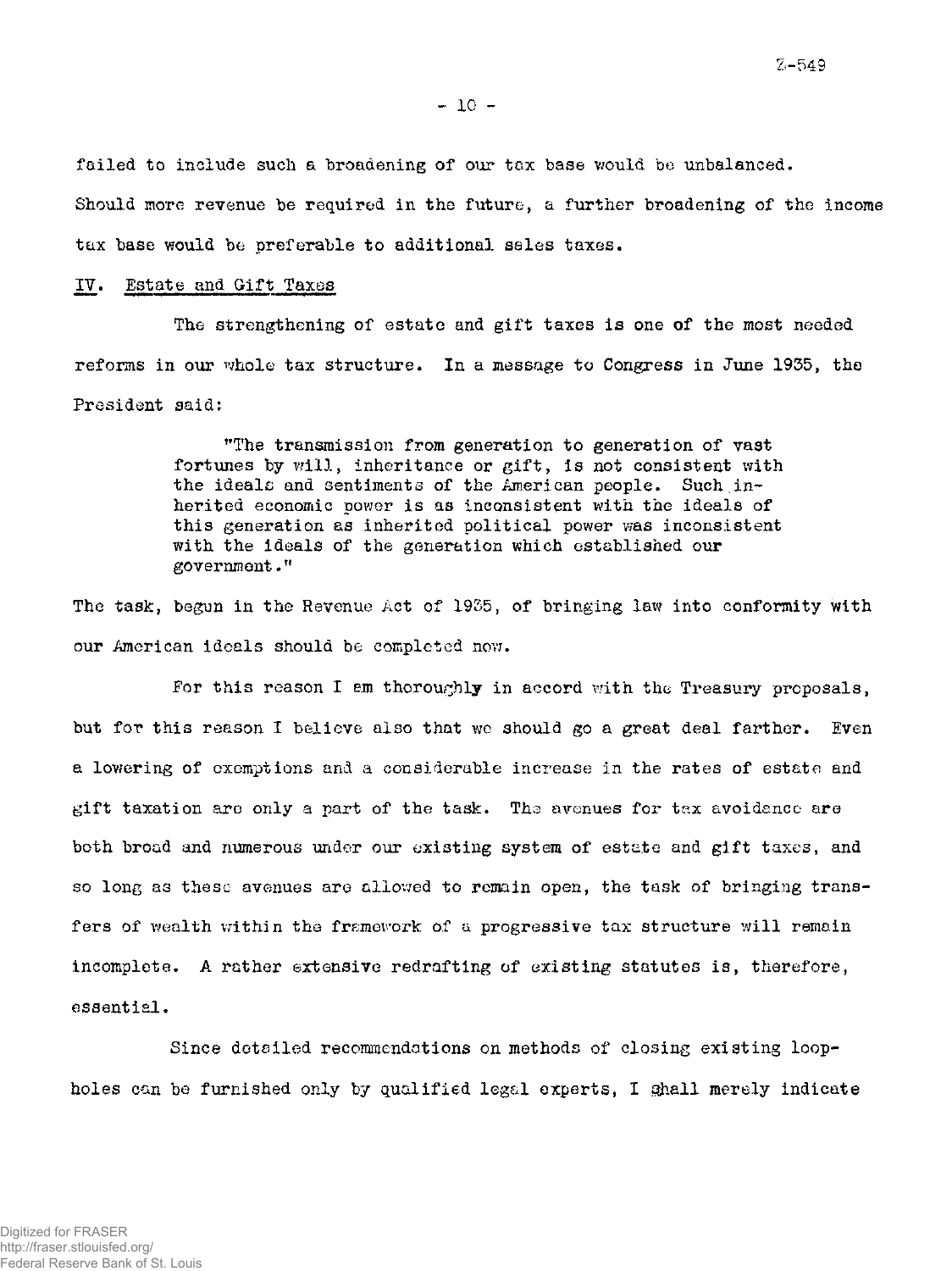**- 11 -**

the general principles which, in my judgment, should guide the revision of our estate and gift tax laws. I think there is little disagreement regarding the underlying purpose of estate and gift taxes. It is to subject the passage of wealth -- from individual to individual and from generation to generation -- to an effective system of taxation at graduated rates. The amount of tax ought not to depend in any significant degree upon the form in which wealth is transmitted — whether directly or through life insurance or through taxavoidance trusts  $-$ - nor upon the time of trensfer  $-$ - whether during life or at death. The following proposals are presented with these considerations in mind:

- 1. For the present exemptions of \$40,000 under the gift tax, \$40,000 under the estate tax and an additional \$40,000 for life insurance  $-$  a total of \$120,000  $-$  there should be substituted a single, consolidated exemption of  $$40,000$ applicable to the sum of gifts and estate, including insurance proceeds.
- 2. Because the gift tax schedule is 75 per cent of the corresponding estate tax rates, many people have inferred that the net saving through transfers by gift is only 25 per cent. This inference is incorrect. At present tax liability at the highest estate tax rates to which an estate would be subject can be avoided by incurring tax liability at the lowest gift tax rates. This type of avoidance can be **presented** only by combining gift and estate taxes into a single tax on transfers of wealth. I prefer to leave to lawyers the explanation of the several possible methods of effecting such a consolidation. If consolidation were effected the taxpayer would be free to choose how much of his property to dispose of during life and how much at death, but his tax liability would not be influenced by his decision. Until this step is taken, the opportunity to save a great deal on estate tax by payment of a small gift tax will remain open.
- 3. Under existing statutes estate and gift taxes can frequently be either entirely avoided or substantially reduced through the use of various devices invalving long-term trusts. This avenue of avoidance should be closed, so that the estate tax may reach all transfers of property from one generation to another.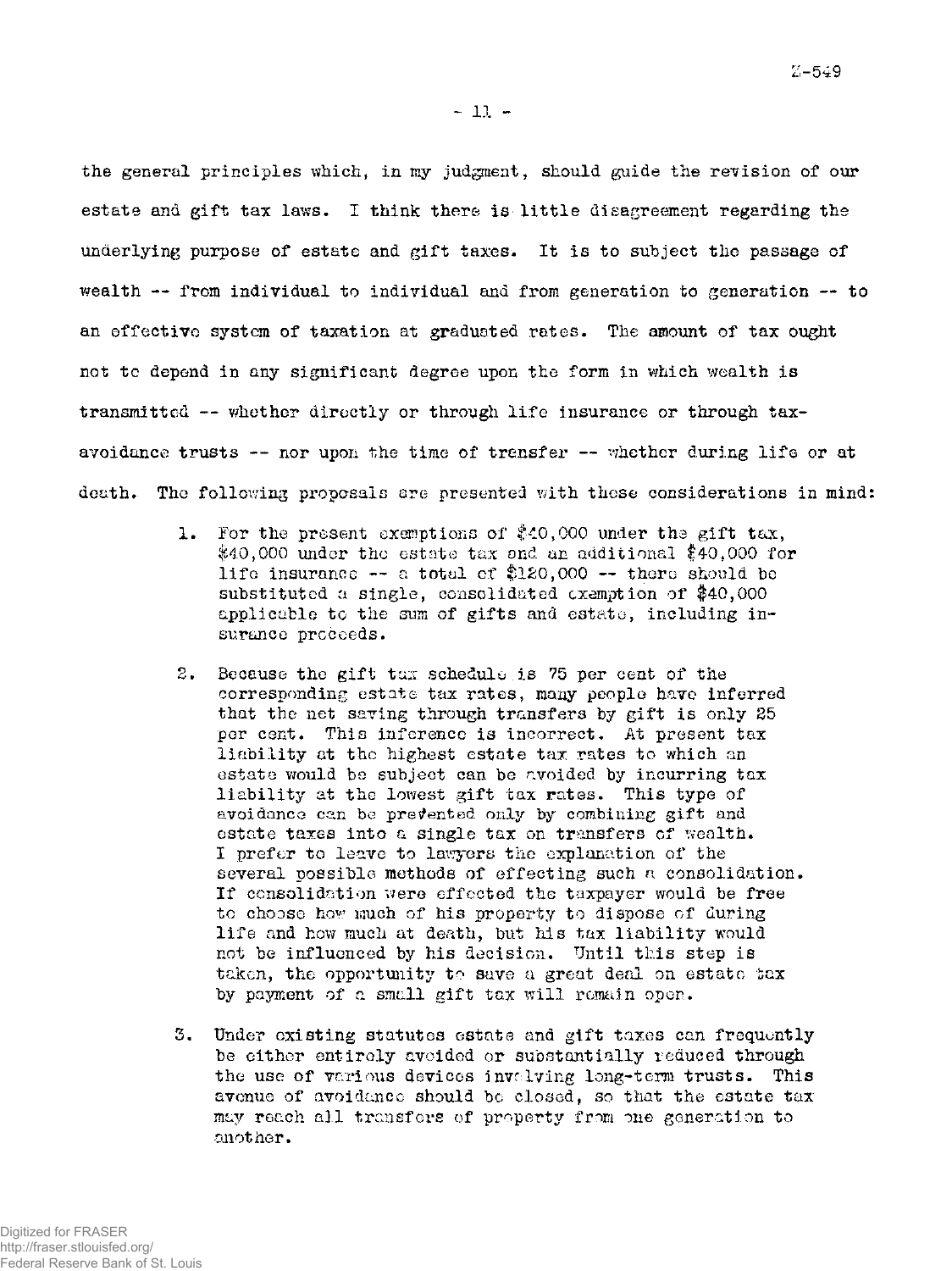**- 12 -**

#### V. Consumer Taxes

For the reasons previously indicated, excise taxes should be imposed only on consumers' durable goods. The rates should be substantial and should be fixed to achieve the required degree of curtailment in civilian demand. Although revenue should not be the primary consideration in fixing the level of rates, the revenue obtained from this source will be large. Adequately high rates on this range of goods should yield close to one billion dollars.

A large part of this revenue can be obtained through taxation of automobiles alone. The automobile industry has already committed itself to curtailing production by 20 per cent in its next model year, at a time when the national income, and the civilian demand for new cars, are rising rapidly. A rise in prices of considerable magnitude is in prospect. The Government should take a much greater share of the increased price people will be paying for both new and used automobiles than the Treasury proposes, A tax of 20 per cent on all automobile sales would be more appropriate than the suggested rate of 7 per cent on new cars only.

Increase in the tax on gasoline and other commodities that are in abundant supply will make no significant contribution to our defense effort. The proposed check tax is another case in point. Checks, rather than currency, are used to settle some 80 per cent of our total transactions. There is no more reason to tax checks than currency payments. For many it will be a simple matter to avoid the tax by using currency instead of checks. Depositors of small means, already subject to bank service charges, will be the group most likely to avoid the tax in this way, but they will thus be deprived of a safe and convenient way of making money payments, as well as a record of receipts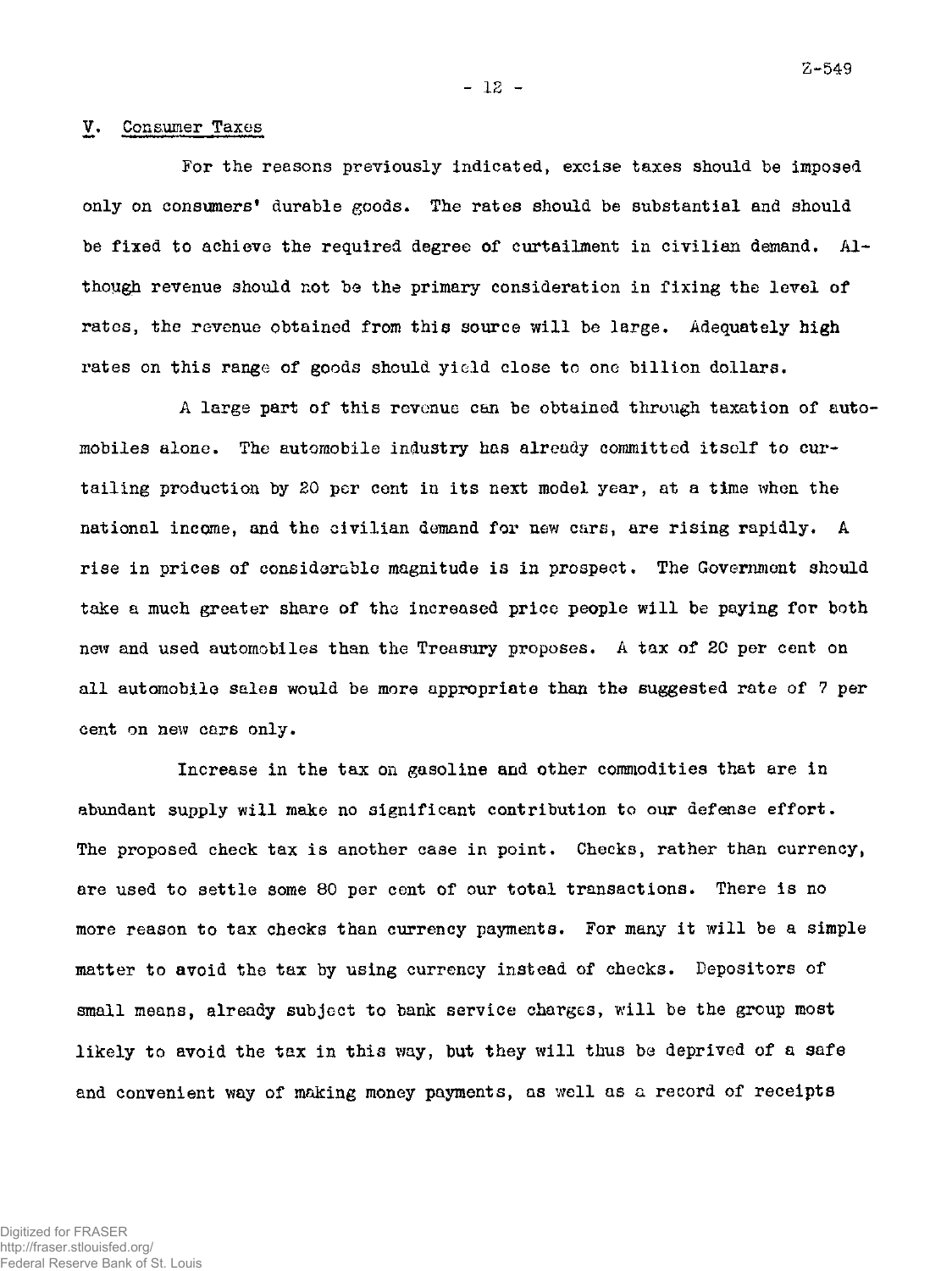and payments. The tax will not come out of bank earnings, but will be charged to the individual accounts.

## VI. Revenue Yield

The following table, which I ask permission to insert in the record, summarizes the yields from various revenue sources under the suggestions I have made. There is no significant difference between the aggregate yield of this program and the Treasury proposals.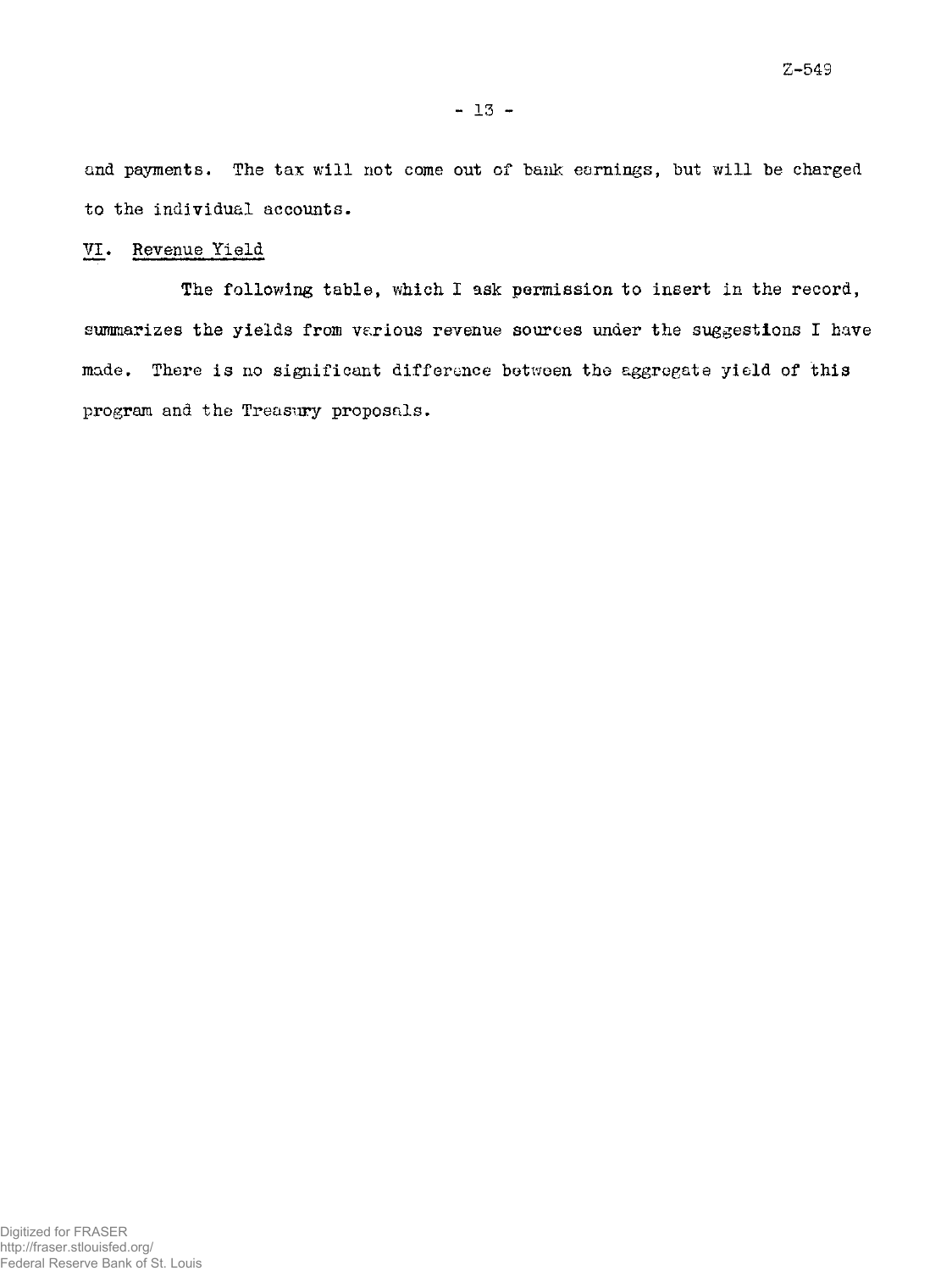Z—549

| (Yield in millions of dollars)                                                                                           |             |       |  |  |  |
|--------------------------------------------------------------------------------------------------------------------------|-------------|-------|--|--|--|
| Source                                                                                                                   | 1<br>,<br>, | Yield |  |  |  |
| Corporation incmes:<br>Excess profits tax (lower credits,                                                                |             |       |  |  |  |
| raise rates)                                                                                                             | 900         |       |  |  |  |
| Surtax as proposed by Treasury                                                                                           | 534         |       |  |  |  |
| Individual incomes:<br>Increase in surtax rates, reduction of<br>married person's exemption and credit<br>for dependents |             | 1,200 |  |  |  |
| Estates and gifts (close loopholes, raise<br>rates)                                                                      |             | 500   |  |  |  |
| Excise taxes, primarily on durable goods                                                                                 |             | 950   |  |  |  |
| Gross yield                                                                                                              |             | 4,084 |  |  |  |
| Less: Loss of excess profits revenue due<br>to surtax on corporate income<br>Loss of individual income taxes due         | 300         |       |  |  |  |
| to increases in corporation taxes                                                                                        | <u>150</u>  | 450   |  |  |  |
| Net yield                                                                                                                |             | 3,634 |  |  |  |
|                                                                                                                          |             |       |  |  |  |

(Yield in millions of dollars)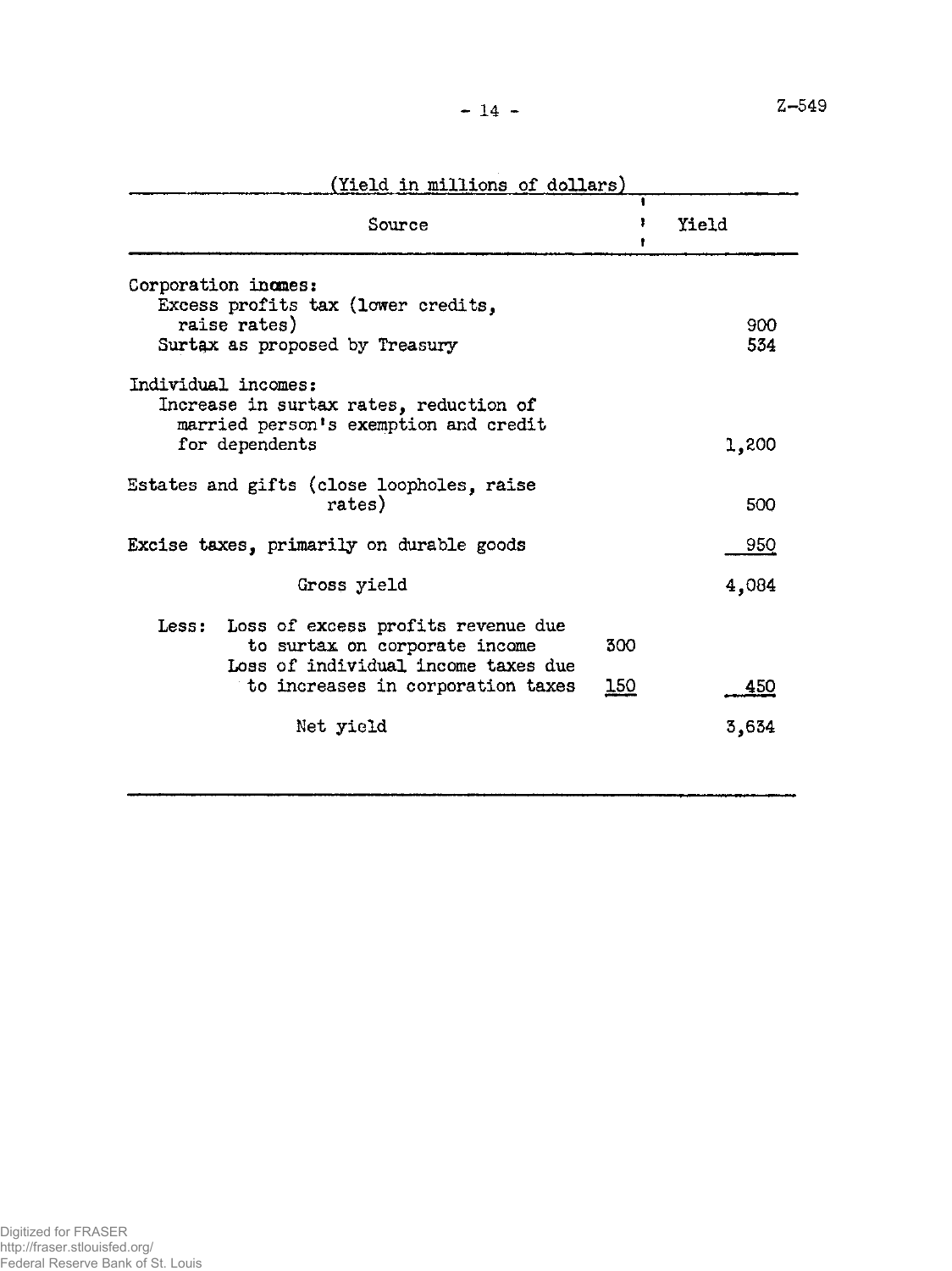# $-15$  -  $2-549$

|                |         |                   | ŧ           | $\mathbf{f}$<br>Existing  |   |            | Proposed           |  |
|----------------|---------|-------------------|-------------|---------------------------|---|------------|--------------------|--|
|                |         | Surtax net income | Rate        | <sup>1</sup> Total surtax | 1 | Rate       | Total surtax<br>ŧ. |  |
|                | (\$000) |                   | !(per cent) | 'on upper limit '         |   | (per cent) | 'on upper limit    |  |
|                |         |                   |             |                           |   |            |                    |  |
| 0              | to      | ı                 | 0           | 0                         |   | 4          | 40                 |  |
| ı              | to      | 2                 | 0           | 0                         |   | 6          | 100                |  |
| \$             | to      | 4                 | $\circ$     | $\circ$                   |   | 10         | 300                |  |
| 4              | to      | 6                 | 4           | 80                        |   | 14         | 580                |  |
| 6              | to      | 8                 | 6           | 200                       |   | 18         | 940                |  |
| 8              | to      | 10                | 8           | 360                       |   | 21         | 1,360              |  |
| 10             | to      | 12                | 10          | 560                       |   | 24         | 1,840              |  |
| 12             | to      | 14                | 12          | 800                       |   | 27         | 2,380              |  |
| 14             | to      | 16                | 15          | 1,100                     |   | 29         | 2,960              |  |
| 16             | to      | 18                | 18          | 1,460                     |   | 31         | 3,580              |  |
| 18             | to      | 20                | 21          | 1,880                     |   | 33         | 4,240              |  |
| 20             | to      | 22                | 24          | 2,360                     |   | 35         | 4,940              |  |
| 22             | to      | 26                | 27          | 3,440                     |   | 38         | 6,460              |  |
| 26             | to      | 32                | 30          | 5,240                     |   | 43         | 9,040              |  |
| 32             | to      | 38                | 33          | 7,220                     |   | 47         | 11,860             |  |
| 38             | to      | 44                | 36          | 9,380                     |   | 51         | 14,920             |  |
| 44             | to      | 50                | 40          | 11,780                    |   | 54         | 18,160             |  |
| 50             | to      | 60                | 44          | 16,180                    |   | 58         | 23,960             |  |
| 60             | to      | 70                | 47          | 20,880                    |   | 61         | 30,060             |  |
| 70             | to      | 80                | 50          | 25,880                    |   | 64         | 36,460             |  |
| 80             | to      | 90                | 53          | 31,180                    |   | 66         | 43,060             |  |
| 90             | to      | 100               | 56          | 36,780                    |   | 67         | 49,760             |  |
| 100            | to      | 150               | 58          | 65,780                    |   | 69         | 84,260             |  |
| 150            | to      | 200               | 60          | 95,780                    |   | 70         | 119,260            |  |
| 200            | to      | 250               | 62          | 126,780                   |   | 71         | 154,760            |  |
| 250            | to      | 300               | 64          | 158,780                   |   | 71         | 190,260            |  |
| 300            | to      | 400               | 66          | 224,780                   |   | 72         | 262,260            |  |
| 400            | to      | 500               | 68          | 292,780                   |   | 73         | 335,260            |  |
| 500            | to      | 750               | 70          | 467,780                   |   | 74         | 520,260            |  |
| 750            |         | to 1,000          | 72          | 647,780                   |   | 74         | 705,260            |  |
| 1,000          |         | to $2,000$        | 73          | 1,377,780                 |   | 75         | 260, 455, 1        |  |
| 2,000          |         | to $5,000$        | 74          | 3,597,780                 |   | 76         | 3,735,260          |  |
| 5,000 and over |         |                   | 75          |                           |   | 76         |                    |  |
|                |         |                   |             |                           |   |            |                    |  |

# EXISTING AND PROPOSED SURTAX RATES